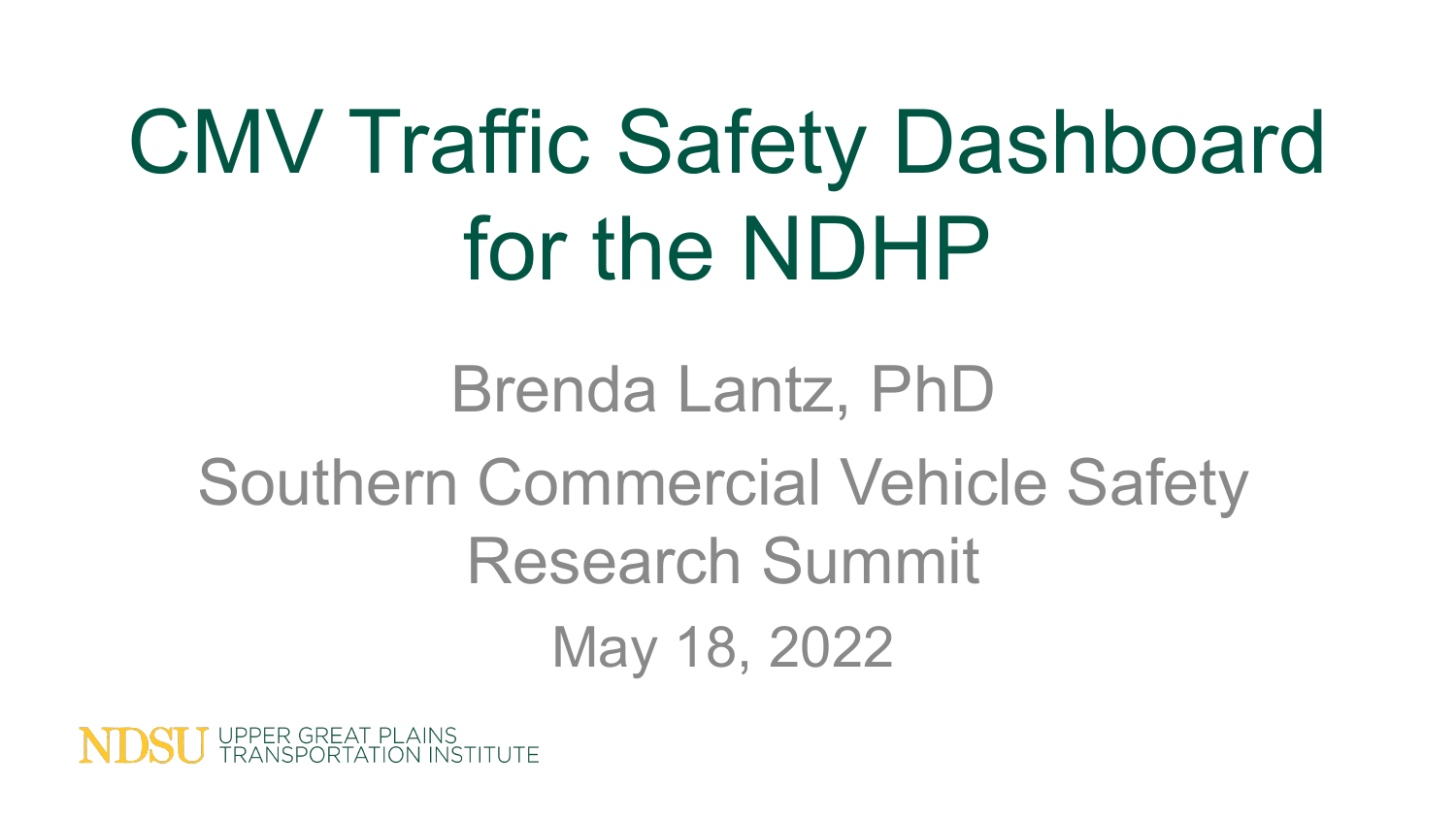## *Beginning*

- Initial idea from discussions with the NDHP
	- Difficulty obtaining up to date CMV crash data
- Recently completed a project to build a traffic volume dashboard using Automatic Traffic Recorder (ATR) data

UPPER GREAT PLAINS<br>TRANSPORTATION INSTITUTE

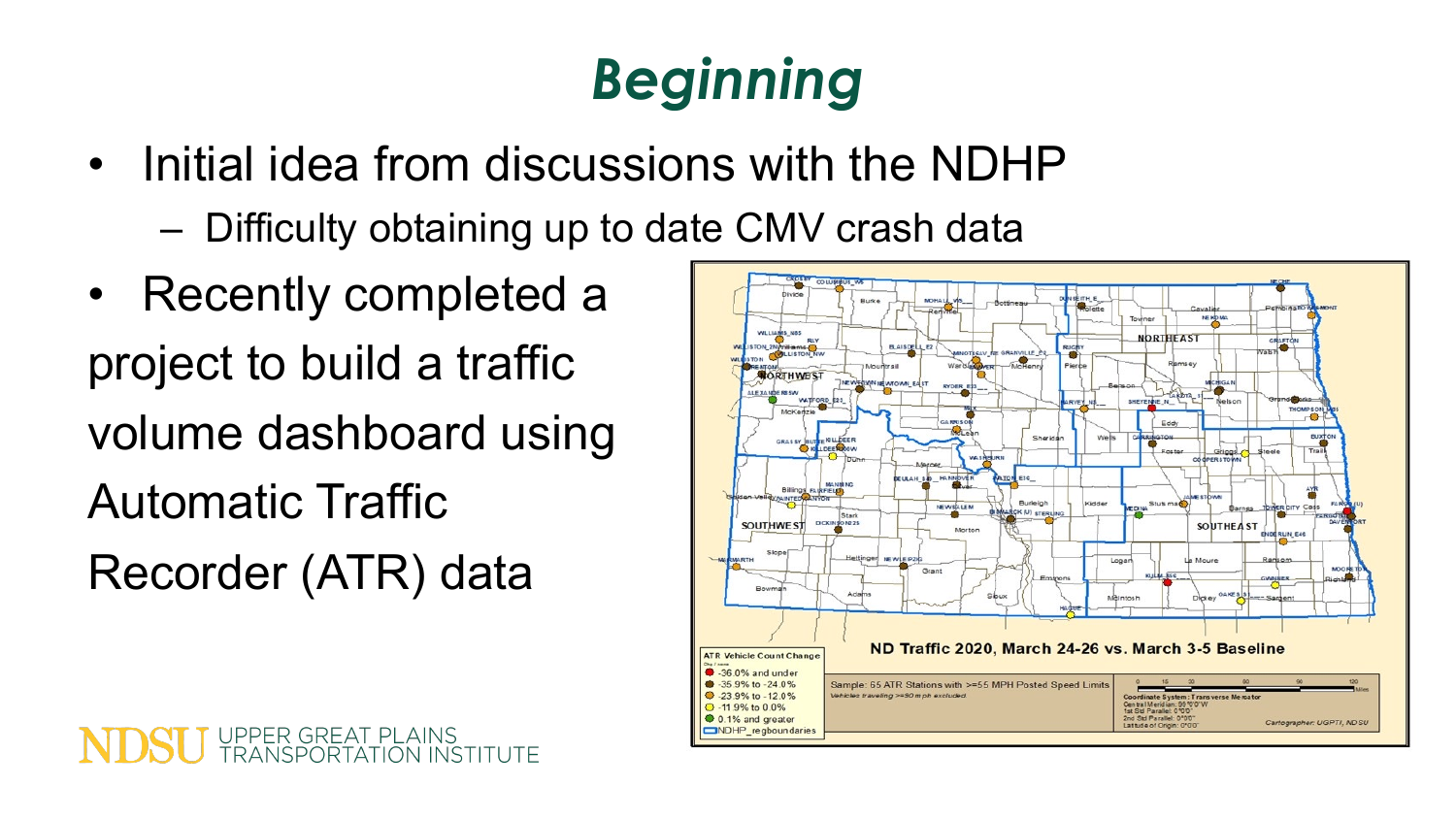#### *Data Sources*

- Working with the NDHP, we developed and submitted a FMCSA grant proposal, which was awarded
- Proposed to add CMV crash and inspection data to the ATR data
	- Separate out CMV traffic by vehicle classification
- Also integrating Weigh-in-Motion (WIM) data and weather data
- Each type of data has a different owner and different method to obtain the data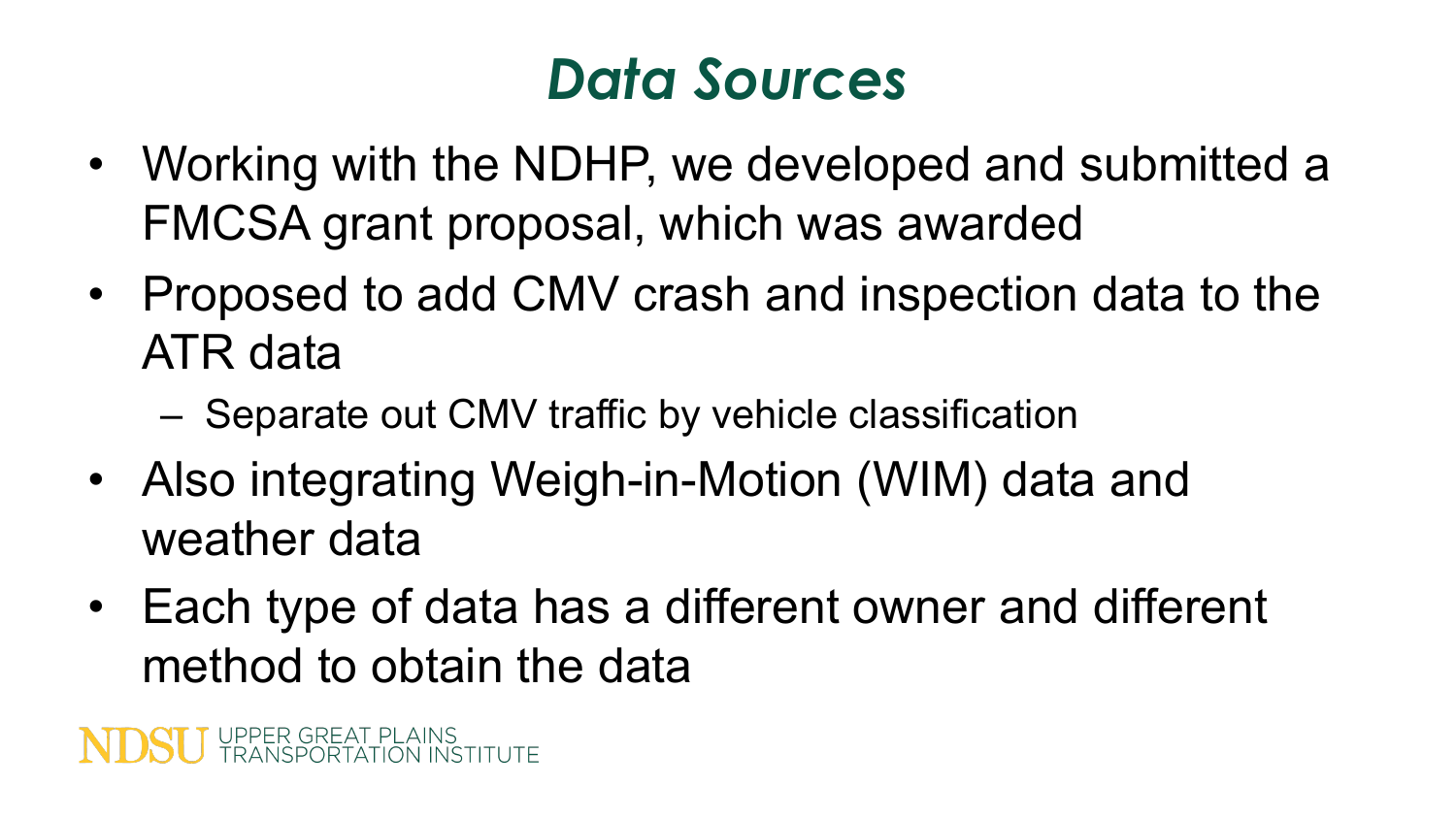#### *Data Owners - Methods*

- ND uses TraCS software for crash reports
	- Data is maintained by the NDDOT
	- Initially, data will be sent as zipped files via FTP
		- The datasets are XML files which can be imported to Excel
- ND uses Aspen software for inspections
	- Data is maintained by the NDHP in SAFETYNET
	- Data can be extracted as comma-delimited files
- WIM data files will be sent from the NDDOT to a NDSU server using third party software from the WIM vendor
	- Software is needed in order to parse the files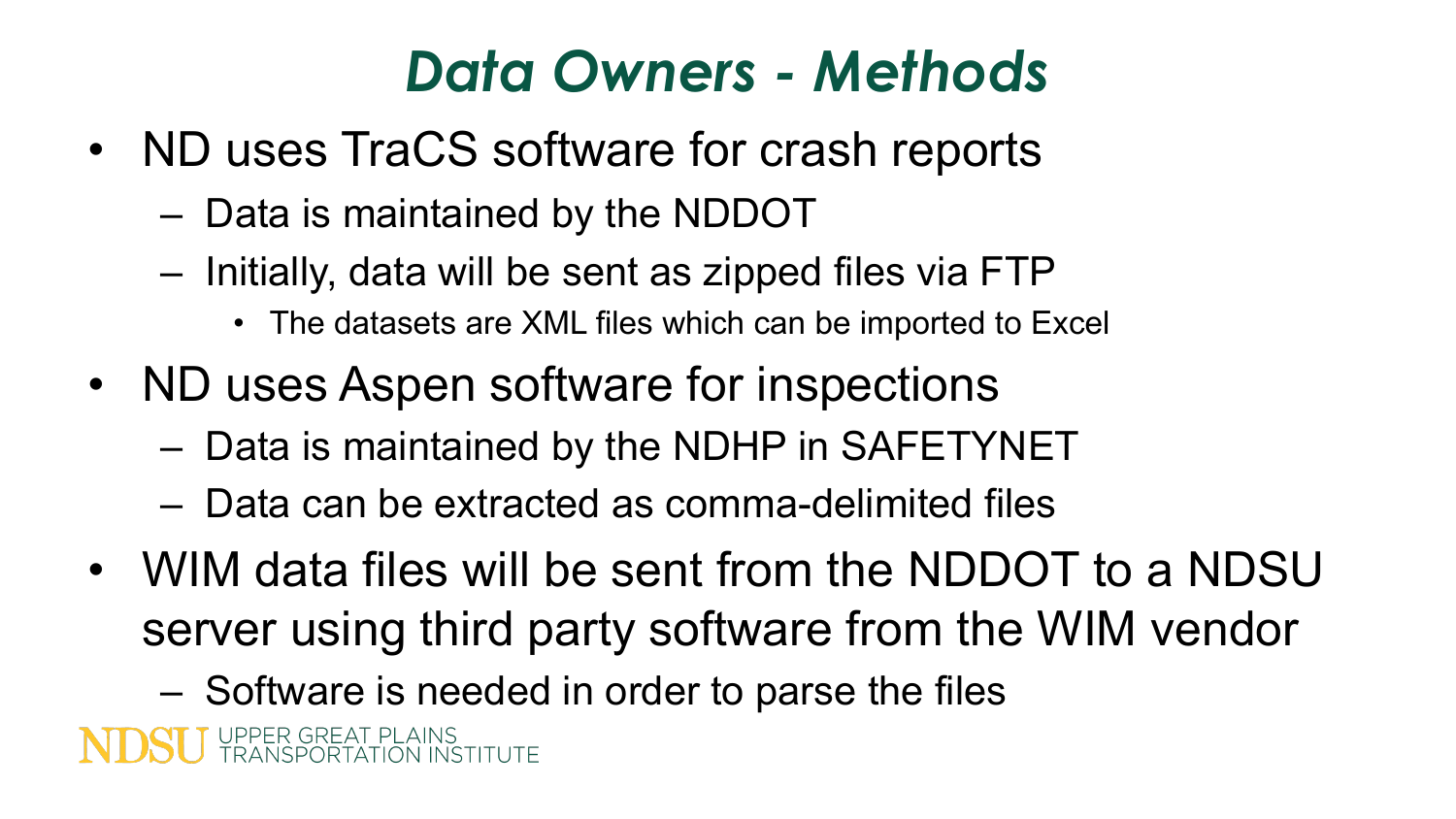#### Data Example





Explanation of numbered arrows above:

- 1. Station number
- Station location (12 characters)  $2.$
- Filler for 12-character location string  $3.$
- 4. Not applicable
- 5. Start time in military time(0000=midnight)
- 6. Start date (052210=May 22, 2010)
- 7. End time in military time (2400=midnight)
- 8. End date
- 9. Not applicable
- 10. Not applicable
- 11. Number of lanes at this station
- 12. Not applicable
- 13. Not applicable
- 14. Not applicable
- 15. Column headers for the 15 FHWA
	- vehicle classes
- 16. Not applicable
- 17. Hour of the day (0100=data collected between the hour of midnight and 1:00 AM)
- 18. These horizontal rows (1-12) contain the data for the 12 speed categories below:
	- 1-40mph and under  $2 - 40.1$  to  $45.0$  $3 - 45.1$  to 50.0
	- 4 50.1 to 55.0
	- $5 55.1$  to  $60.0$
	- $6 60.1$  to  $65.0$
	- $7 65.1$  to  $70.0$
	- $8 70.1$  to  $75.0$
	- $9 75.1$  to 80.0
	- $10 80.1$  to 84.99
	- $11 85.0$  to 89.99
	-
	- 12 Greater than 89.99